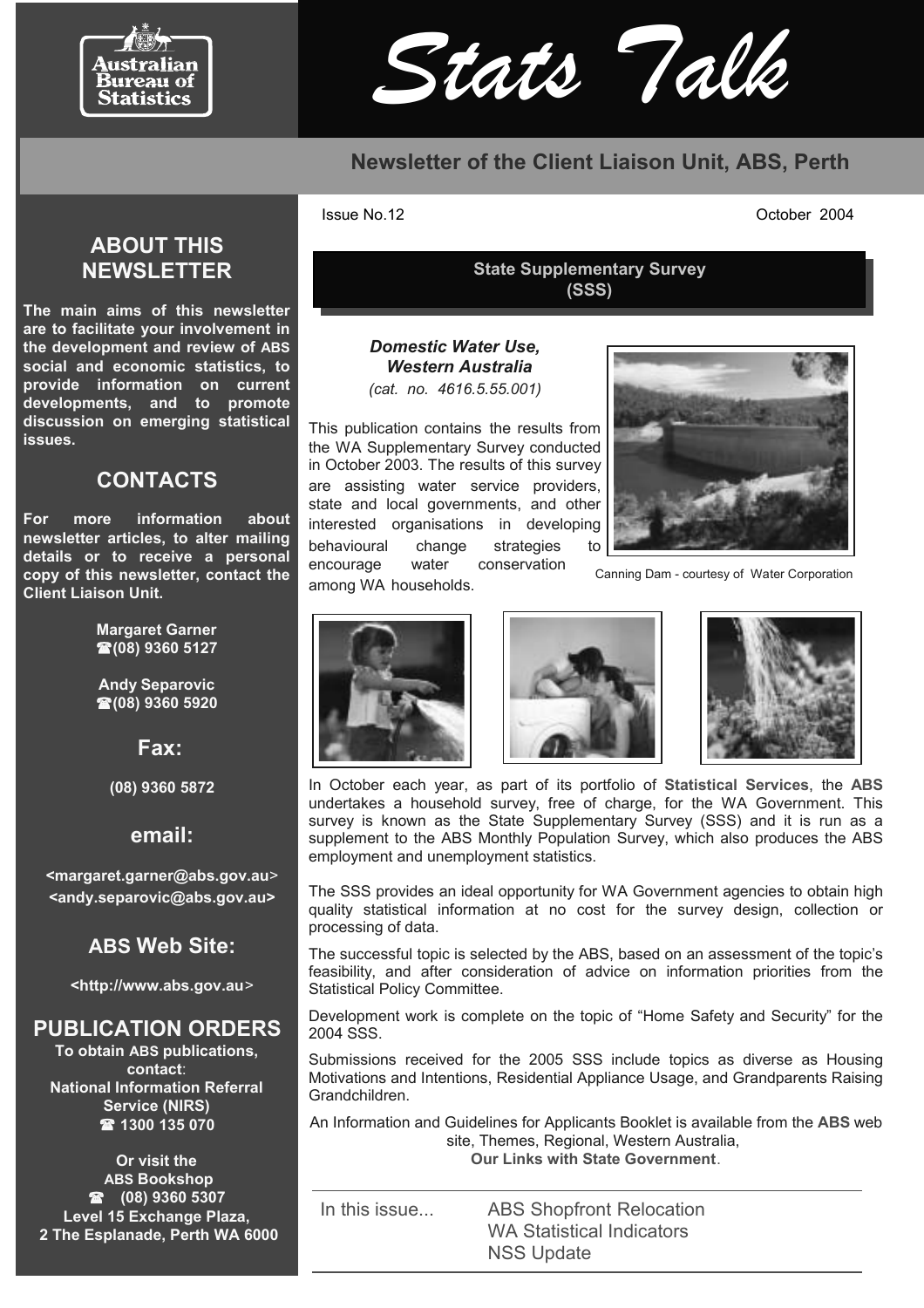## **View from the Top**



Alan Hubbard Government Statistician and ABS Regional Director, Western Australia.

*At this time of the year a report on the operations of the Western Australian Office is prepared for ABS management consideration. A feature of the WA Office performance is the strong demand experienced for outposting and consultancy services provided by the ABS.*

#### **Outposted Officers Meeting Need**

The number of outposting arrangements provided by the WA Office has risen compared to previous years and looks set to continue at a high level. WA is the most active State Office in these terms. The current outpostings generally involve working with clients to improve their data sources and the range of subject areas is diverse. These services appear to be meeting client needs effectively and providing benefits to both parties.

#### **Performance Indicators**

ABS outposted officers are currently working on court service performance information, indicators of the health and well-being of children, information on seniors and volunteers, the health of Aboriginal children and data on domestic violence. Outposting arrangements which are planned to commence soon further broaden the range of subject areas and will include information on contractor performance.

#### **State Statistical Policy Committee**

The State Statistical Policy Committee, comprising representatives of State Government agencies and the ABS, performs an important role as the principal forum for consideration of State statistical priorities. The membership of the Committee has been expanded to enable it to speak with greater authority on State priorities and to assist it to carry out its various roles.

I am looking forward to working with the new Committee members and I am hopeful that the Committee can give some real impetus to the ABS objective of developing a National Statistical Service.

#### **Meetings with State Government Agencies**

The round of meetings that I initiated earlier in the year with the executives of State Government agencies has now concluded. I found that there was a strong interest amongst State agencies in the ABS and its services and a history of productive relations with the ABS to build on. A number of new opportunities for the ABS to provide outpostings, consultancies and seminars emerged from the meetings.

**2** provide to assist agencies in their reporting, decision I appreciated the commitment of valuable executive time to hear our presentation and was satisfied that the meetings had raised awareness of what we could making, research and influencing roles.

#### **Review of Corporate Directions**

Although the ABS is a very stable organisation it recognises the need to periodically check its directions and priorities. At the national level the organisation has commenced a review of its corporate directions and consultants have been engaged to identify the strategic issues facing the ABS and to suggest future directions for change.

#### **Corporate Plan**

At the same time the ABS Corporate Plan is to be reviewed in terms of its continued relevance to the organisation and its circumstances. As a member of the ABS management team I am looking forward to participating later in the year in the consideration of these important corporate issues which will ultimately affect the services provided from the WA Office.



## **Shopfront Relocated**



**Level 15 Exchange Plaza , 2 The Esplanade, Perth** The Shop front is open Monday to Friday between 8:30 am - 4:30 pm.

Drop in to discover the diverse range of statistics we have available for your research and decision making needs. Professionally trained staff will assist you locate the data you need.

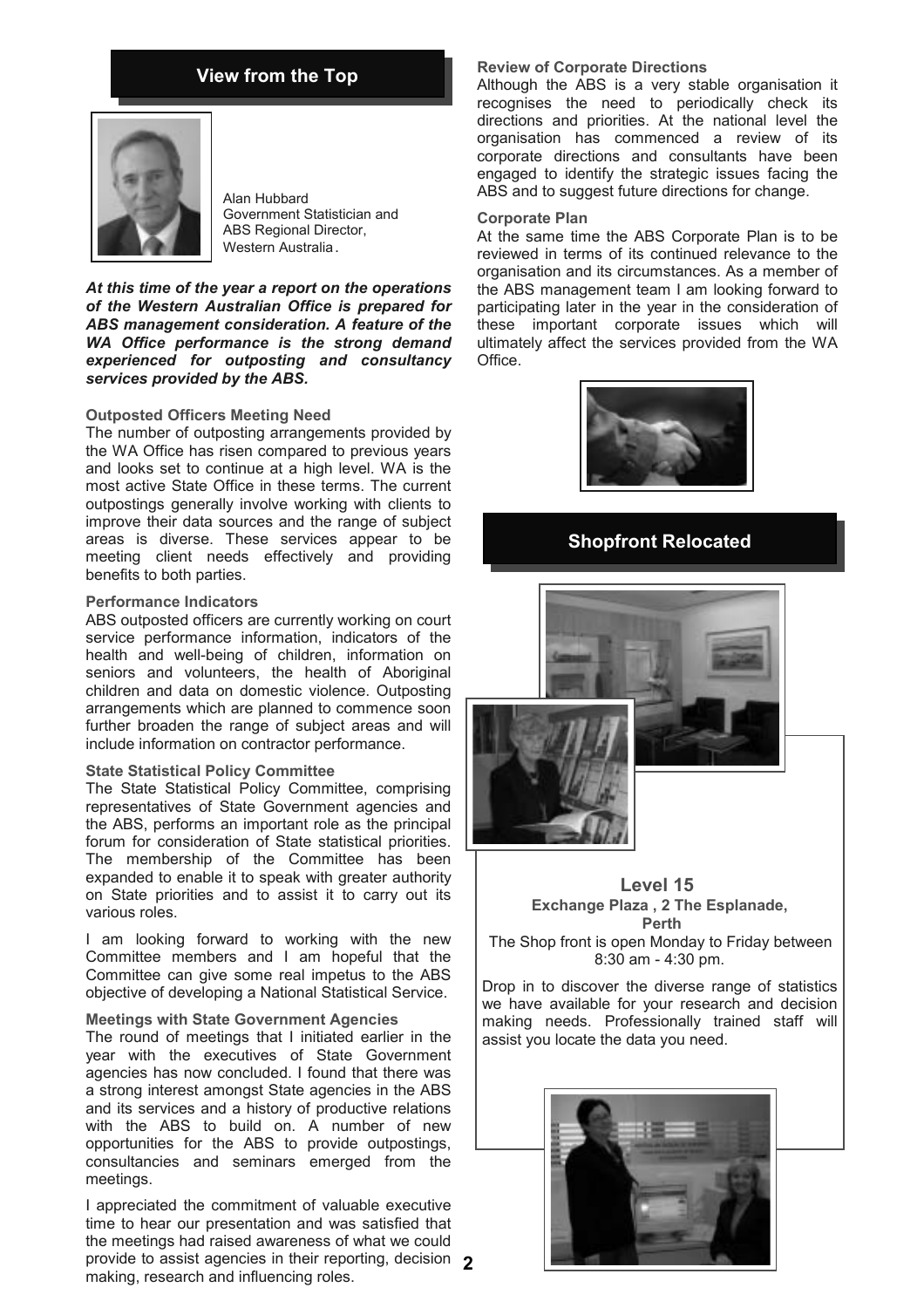## **Gender Analysis in Policy**



Maria Osman, Department for **Community Development Office for Women's Policy** 

**Maria Osman**, Director, Department for Community Development, Office for Women's Policy (OWP) was the guest speaker at the Social Statistics Consultative Group (SSCG) meeting in July this year.

Maria gave a very interesting and well received presentation on the topic of **Gender Analysis in Policy**, and its use as a tool in legislative, policy and program settings.

Maria explained that gender analysis is an important tool for government to identify whether current policy and legislative processes are gender neutral. Integrating a 'gender lens' into every aspect of public policy formulation will ensure that the differing experiences of women and men are acknowledged, and reflected in programs and services.

Gender analysis is not as simple as evaluating impacts of policies and programs on women and men, post implementation. It is not merely an 'add-on' to existing policy processes. The Council of Europe, for example, has adopted gender mainstreaming as a best practice model in government. Prerequisite tools include statistics disaggregated by sex, and gender analysis in policy formulation.

Gender based analysis (GBA) is used increasingly by governments around the world to ensure that policies and practices have equally beneficial effects on women and men. The United Nations Fourth World Conference on Women (Beijing, 1995) endorsed gender mainstreaming as a key strategy in its Platform for Action. **For further information contact Kerry Foley on**



L to R Donna Edwards (DCD, Office for Women's Policy), Julie Connett and Sue Lee (ABS) and Maria Osman (DCD, Office for Women's Policy) at the SSCG meeting prior to Maria's presentation.

An Australian Research Linkage Grant has been awarded to a consortium including OWP to run a three year project. The Gender Impact Assessment: A New Framework for Producing Gender-Inclusive Policy Project is a partnership with the University of Western Australia Business School, the Office for the Status of Women in South Australia, the University of Adelaide and the Department of Health.

The purpose of the project is to develop and test a self-assessment tool for government and community agencies so that gender analysis can be integrated into all aspects of strategy policy making and practice.

A training manual to assist agencies to integrate gender perspectives into their work is being developed as part of this project.

**For more information please visit <www.womenwa.communitydevelopment.wa.gov.au>**

## **Labour Costs, Australia (cat. no. 6348.0.55.001)**

The first issue of *Labour Costs, Australia (cat. no*. *6348.0.55.001)* was released on the 11 June 2004 and contains data for the 2002/03 financial year.

The publication contains estimates of labour costs for the private and public sectors including:

- **Employee earnings;**
- $\checkmark$  Employer funded contributions to superannuation;
- Worker's Compensation;
- Payroll tax; and

.

Fringe benefits tax.

The estimates are classified by State, industry, employer size and sector.



! **(08) 9360 5373 or email: <kerry.foley@abs.gov.au>**

**Did you know?** The colours of the International Women's Movement are White, Purple and Green. White for purity in public and private life, purple for dignity, self-reverence and self-respect and green for hope and new life. The use of these colours originated in the women's suffrage movement of the early 1900's and is now used widely in all matters pertaining to women and their interests.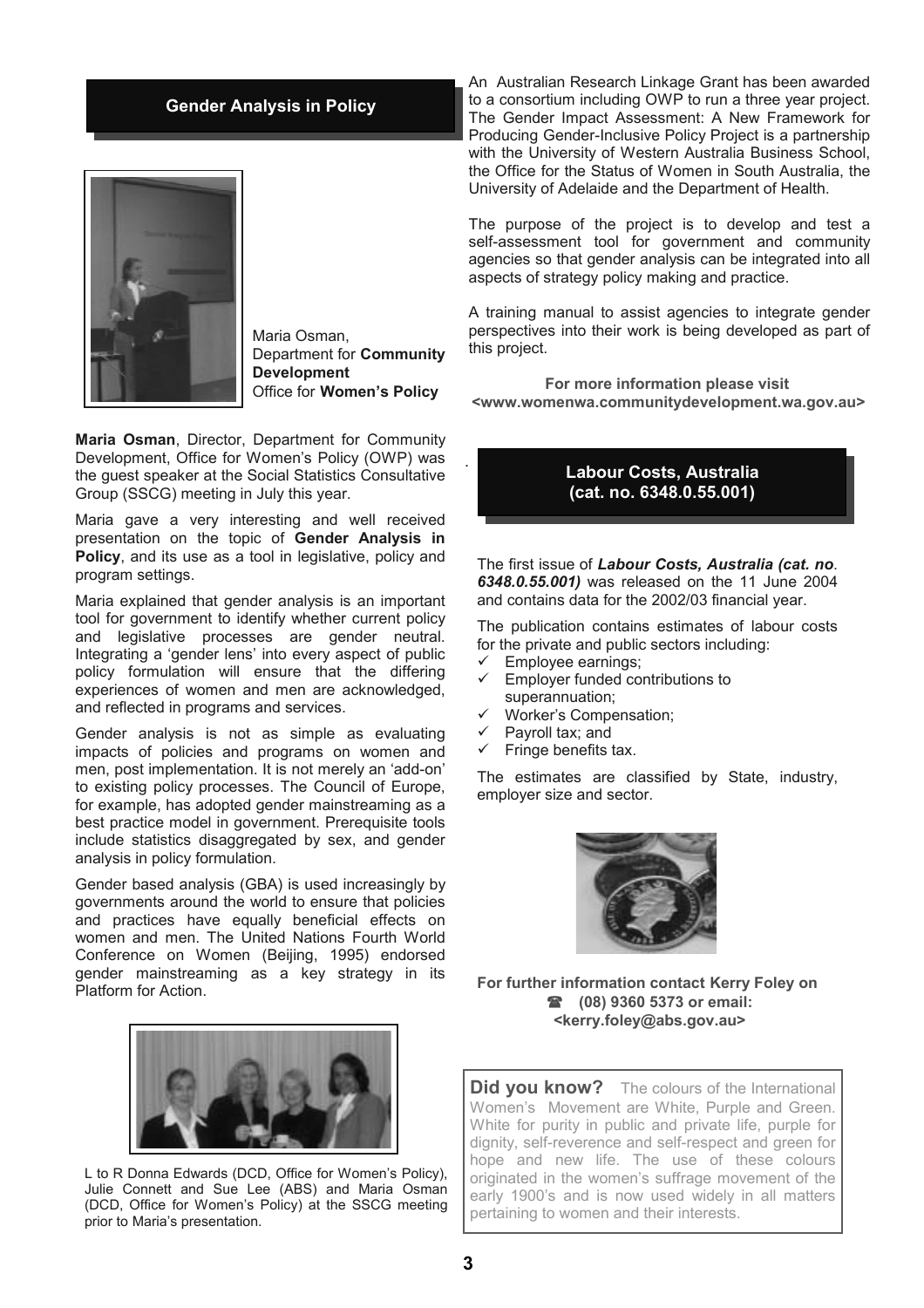

**Output from the Western Australian Aboriginal Child Health Survey:** *The Health of Aboriginal Children and Young People***, was launched on 3 June 2004. This is the first of a proposed five volumes of results to flow from this groundbreaking work in the field of Aboriginal child health and development research.**

Future volumes investigate the relationship between Aboriginal children and young people and:

- Social and emotional well-being;
- Education:
- Family and community; and
- The justice system.

This large-scale investigation into the health and development of 5,289 Western Australian Aboriginal and Torres Strait Islander children was undertaken by the Telethon Institute for Child Health Research in conjunction with the Kulunga Research Network.

The WA office of the ABS provided technical advice and practical support to the project. The survey was designed to build the knowledge to develop preventative strategies that promote and maintain the healthy development and the social, emotional, academic, and vocational well-being of Aboriginal and Torres Strait Islander children.

A copy of the report *The Health of Aboriginal Children and Young People* can be purchased from the Telethon Institute for Child Health Research, PO Box 855, WEST PERTH. A PDF version of the main publication, and the summary booklet can be downloaded from the Telethon Institute for Child Health Research web site

**<www.ichr.uwa.edu.au>**

If you would like more information about the Western Australian Aboriginal Child Health Survey, please email: **<waachs@ichr.uwa.edu.au>**

## **Australian Social Trends (cat. no. 4102.0)**



# **- a smorgasbord of stories**

A feast of fascinating information awaits you in the **2004** edition of *Australian Social Trends* (cat. no. 4102.0). Released in June, **AST** has something for everyone.

AST articles focus strongly on social issues. What you get is much more than a set of figures - each article aims to tell a story, using statistics to add light to the issue.

Read about these topics and much more in **AST 2004**.

- # What are the differences in Labour market outcomes for **graduates** and **non graduates**?
- Are those living in **high rises** different to those living in separate **houses**?
- Who's taking a "seachange"?
- How do people live with **asthma**?

**For further information visit <www.abs.gov.au>**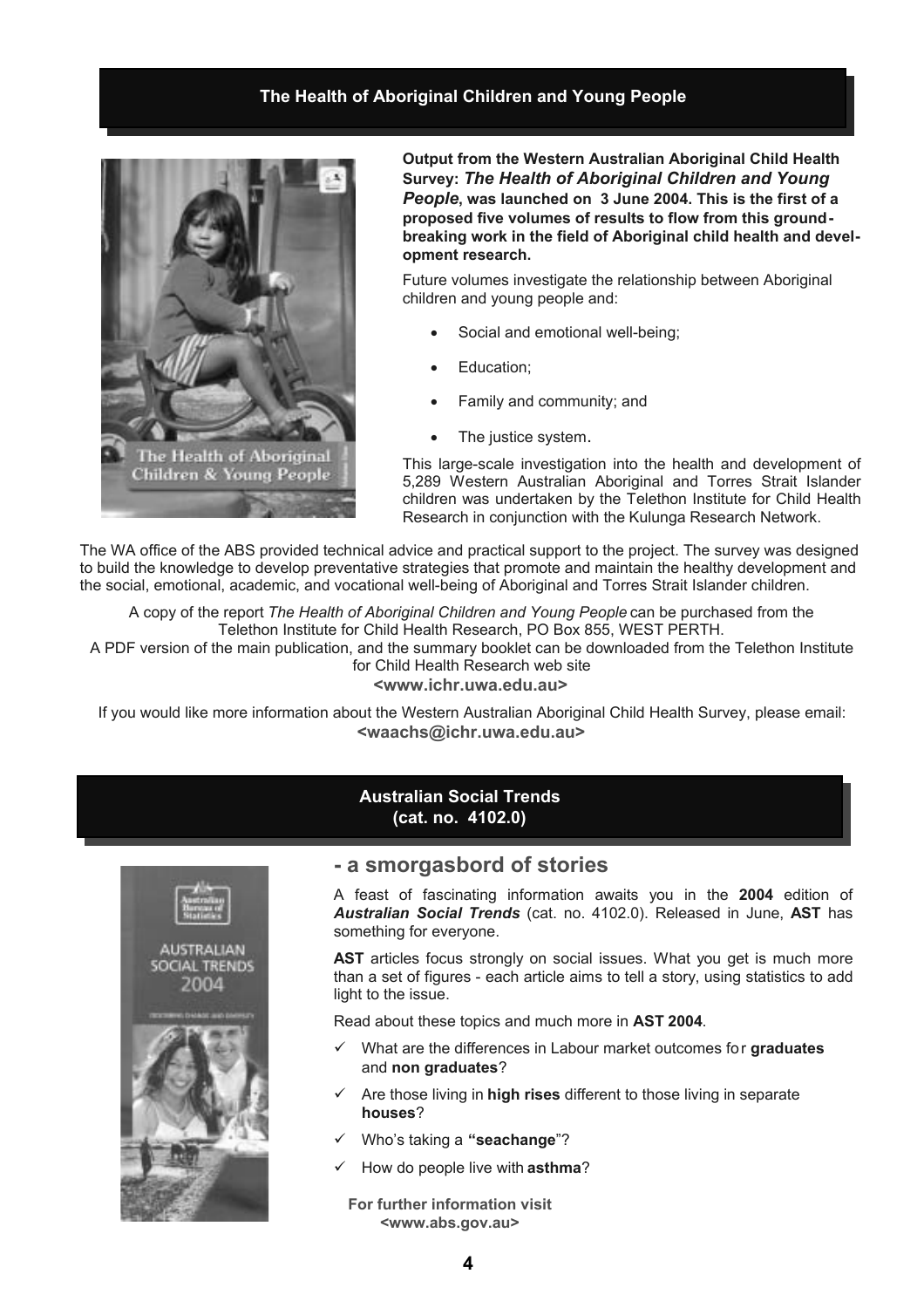A delegation from Statistics Indonesia visited the WA office on April 27 to discuss regional statistics issues, then travelled to Canberra for high level planning discussions with senior ABS staff.



Statistical cooperation between Australia and Indonesia continues to strengthen through a third Memorandum of Understanding (MOU) signed between Badan Pusat Statistik (BPS), Statistics Indonesia, and the ABS.

The purpose of the visit was to discuss statistical priorities and issues, together with matters of mutual interest, including:

- the Australia-Indonesia Government Sector Linkages Program (GSLP), funded by AusAID
- other ABS work and international programs of interest to the BPS.

The **Early Career Awards WA 2004** is hosted by Edith Cowan Universityís Institute for the Service Professions in conjunction with WA's leading professional associations and employers to recognise early career professional excellence.

A range of service professions, including policing, nursing, teaching, advertising and public relations participated in the Awards.

The 2004 Awards winners included **Graham Harnwell** who is the a/Director of Performance Management within the Western Australian Police Service (WAPS). Graham is also the Deputy Chair of the ABS Social Statistics Consultative Group and a member of the Statistical Policy Committee.

Graham has developed a range of significant internal and external working relationships that contribute to the performance analysis and decision making processes. In particular, he was instrumental in identifying a range of corporate risks from the changeover of information systems, and worked with the project managers to find solutions.

**Bob Pearse** was the ABS Outposted Officer with the WAPS from October 2001 until his retirement in July 2004.

Bob assisted Graham with the development of a number of surveys, including a community perception survey package. This package enables police to conduct their own surveys at district level on community perceptions toward police services, neighbourhood safety and driving behaviours. These surveys are important for internal planning and management, at both corporate and local level.

The ABS Congratulates Graham on his well deserved Award and Bob for his successful career including his valuable collaboration with the WAPS.



Dr. Soedarti Surbakti, Director General (BPS), and Mr. Dennis Trewin, Australian Statistician signed the new MOU in Canberra on behalf of their agencies.



**Congratulations** Graham Harnwell (left) and Bob Pearse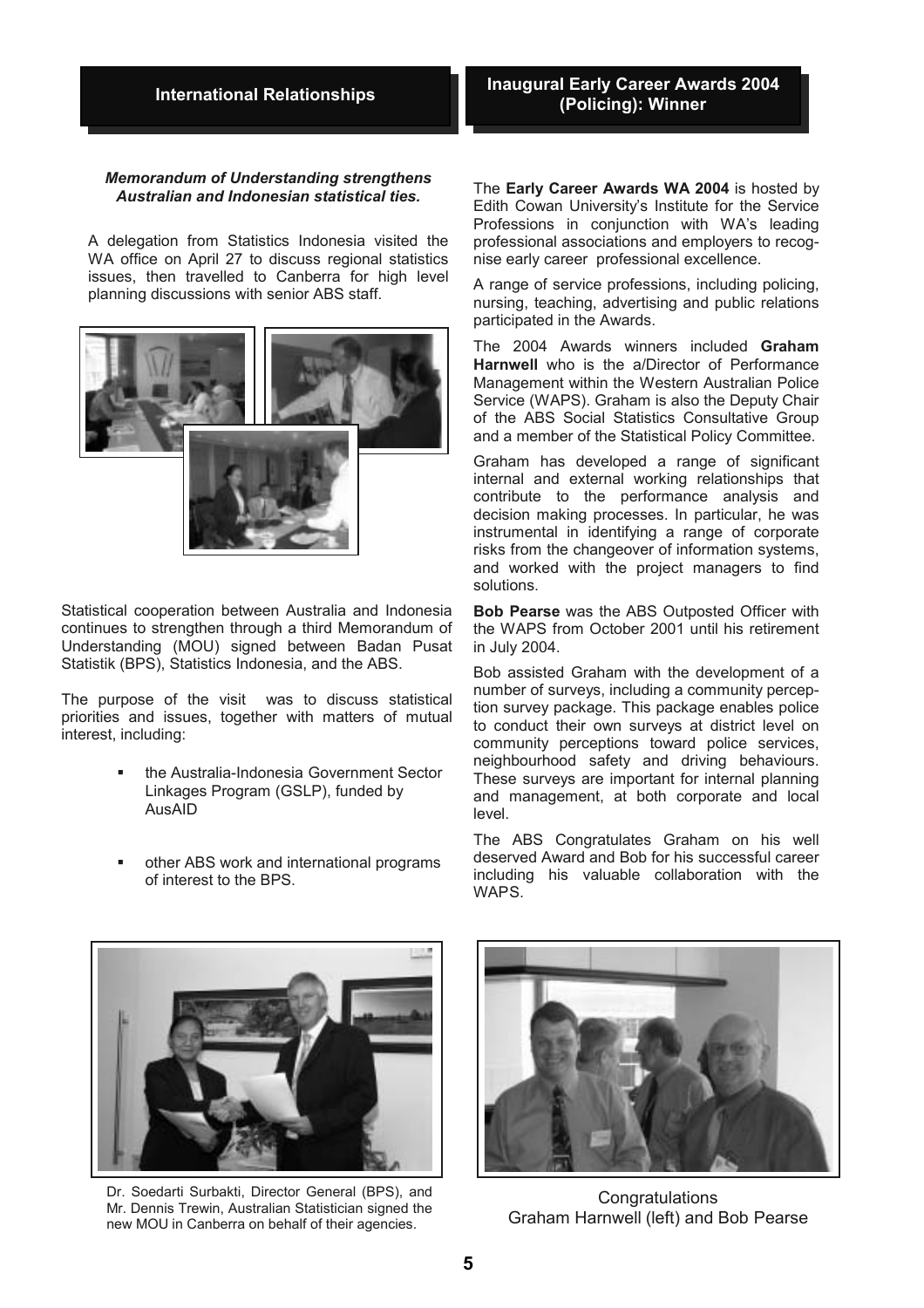

**Update from NSS Coordinator**



Andy Separovic, newly appointed NSS Coordinator

The NSS web site **<www.nss.gov.au>** was released on 14 May and is designed to support both producers and users of statistics. For producers it provides assistance in the collection, processing and dissemination of data, including advice on best practice and links to statistical training. For users it provides assistance in identifying statistical information suitable to their needs.

The web site provides a core set of resources, free of charge. They include:

- $\checkmark$  NSS Handbook and Key Principles;
- $\checkmark$  Directory of Statistical Sources;
- $\checkmark$  Information Development Plans;
- $\checkmark$  Statistical training offered by government agencies;
- $\checkmark$  Papers on statistical best practice; and
- $\checkmark$  Concepts, classifications and data dictionaries.

ABS WA is working closely with State government to progress NSS initiatives by developing strategies aimed at improving the range of statistical information available for policy, research and decision making. The NSS strategy recognises the importance of non-ABS information sources and ABS WA will be developing an inventory of state data holdings toward the end of 2004. A key element of the NSS strategy is to identify and assess relevant datasets currently held by State agencies. At the national level the **National Data Network** will create a distributed library of data holdings relevant to policy analysis and research and is being developed by the ABS in collaboration with other interested agencies.



\$ National Data Network web site An 'Overview of the National Data Network' has been published. This document outlines the core elements of the National Data Network and how the project will be progressed. This document is available from the

### **<www.nationaldatanetwork.org>**

**ABS Outposted Officer** ng developed A demonstration version of the National Data Network is currently being developed to showcase the functionality of the network. The specific outcomes of this project are:

- tunctionality of the network. The specific outcomes of this project are.<br>✓ to identify the feasibility of developing a networked system (utilising open source software) to share data and provide on-line statistical services in the government context;
- $\checkmark$  to understand the cost to Custodians of implementing and participating in a National Data Network; and  $\checkmark$  to understand the issues associated with the sharing of secure information in accordance with the policy
- of each agency.

A discussion Forum is available on the web site to allow the membership network to contribute to the development of systems and procedures.

Positive NSS outcomes continue to be achieved through the provision of outposting services. Outposted ABS officers continue to play an important role in providing statistical expertise and improving the quality of statistical information across government agencies.

> **For further information contact Andy Separovic, NSS Coordinator,** !**(08) 9360 5920 or email: <andy.separovic@abs.gov.au>**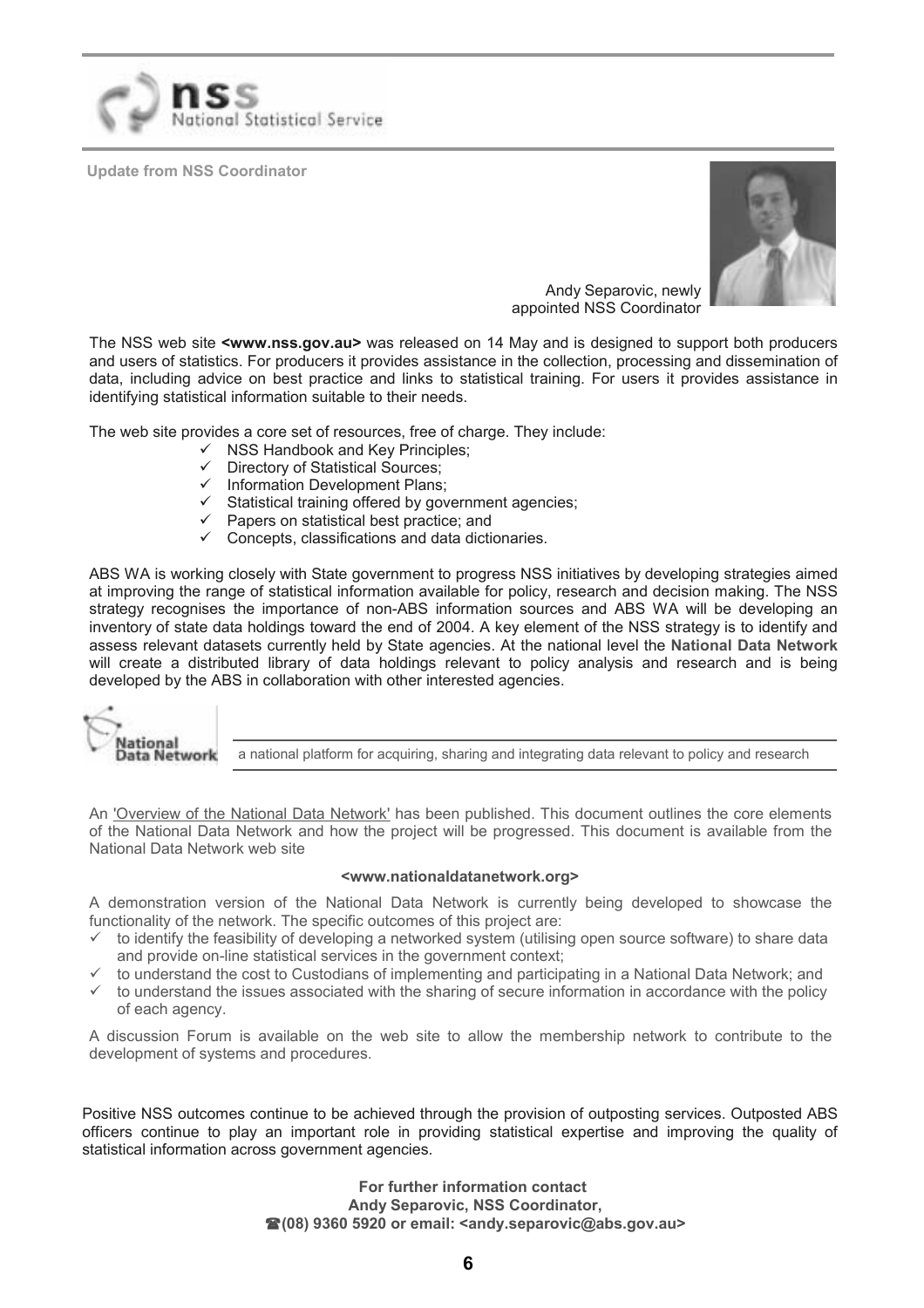

On 18 August, the ABS released an alternative view of the traditional Olympic medal tally to take into account the populations of competing nations.

The traditional measure of medals as a 'raw score' does not take into account the population of the competing country, a possible factor in the ability of nations to field medal winning athletes. When this was considered, it presented a different picture to the traditional measure.

The ABS analysis shows that Australia's tally at the close of the Athens Olympics equates to one Gold Medal for each 1,186,000 of the population.

This ranks Australia in third place behind Norway (one Gold medal for each 910 000 of its population) and The Bahamas (one Gold medal for each 317,000 of its population).

Using this methodology, the **TOP TEN** countries using Population per Gold Medal are as follows:

- **1. Bahamas**
- **2. Norway**
- **3. Australia**
- **4. Hungary**
- **5. Cuba**
- **6. New Zealand**
- **7. Jamaica**
- **8. Greece**
- **9. Sweden**

### **10. Georgia**

The **United States** finished in **34th** position (one Gold medal for each 8,487,000 of its population), and **Great Britain** finished at **29** (one Gold medal for each 6,602,000 of its population).

## **Western Australian Statistical Indicators (cat. no. 1367.5)**

The **June 2004** issue of *Western Australian Statistical Indicators* (cat. no. 1367.5) released on 7 July 2004, includes a feature article on household water conservation and use in Western Australia. Water is a crucial resource for Western Australians in terms of facilitating economic development, maintaining public health, and preserving the environment. Recent drought conditions in this state have brought into focus the need to ensure a sustainable water future for Western Australians. This article brings together the latest information from a range of sources to examine current and future trends in the supply of, and demand for, water in Western Australia and provides a snapshot of water conservation and use by Western Australian households.

Key facts from the article include:

- The average amount of water flowing into WA's main public water supply dams has halved from 338 Gigalitre (GL)/year on average between 1911 and 1974, to an average of 167 GL/year between 1975 and 2001.
- Households were the second largest user of water in 2000-01 in WA after the Agriculture industry, accounting for 17% of total water consumption
- % WA households rely heavily on mains water to meet their needs. In March 2001, it was the main source of household water for bath, shower and washing water (95% of households), drinking water (84%) and garden water (77%).



*Western Australian Statistical Indicators* provides information on: state accounts; prices and wages; retail turnover; new motor vehicle sales; finance and investment; building and engineering construction; overseas trade; the labour market; agriculture; mining and energy; tourism; population and vitals; crime; and the environment. Each issue includes an analysis of recent movements in key state economic and labour market data, as well as a section on social trends.

**For further information contact Mike Thomas**  !**(08) 9360 5353 or email: <michael.thomas@abs.gov.au>**